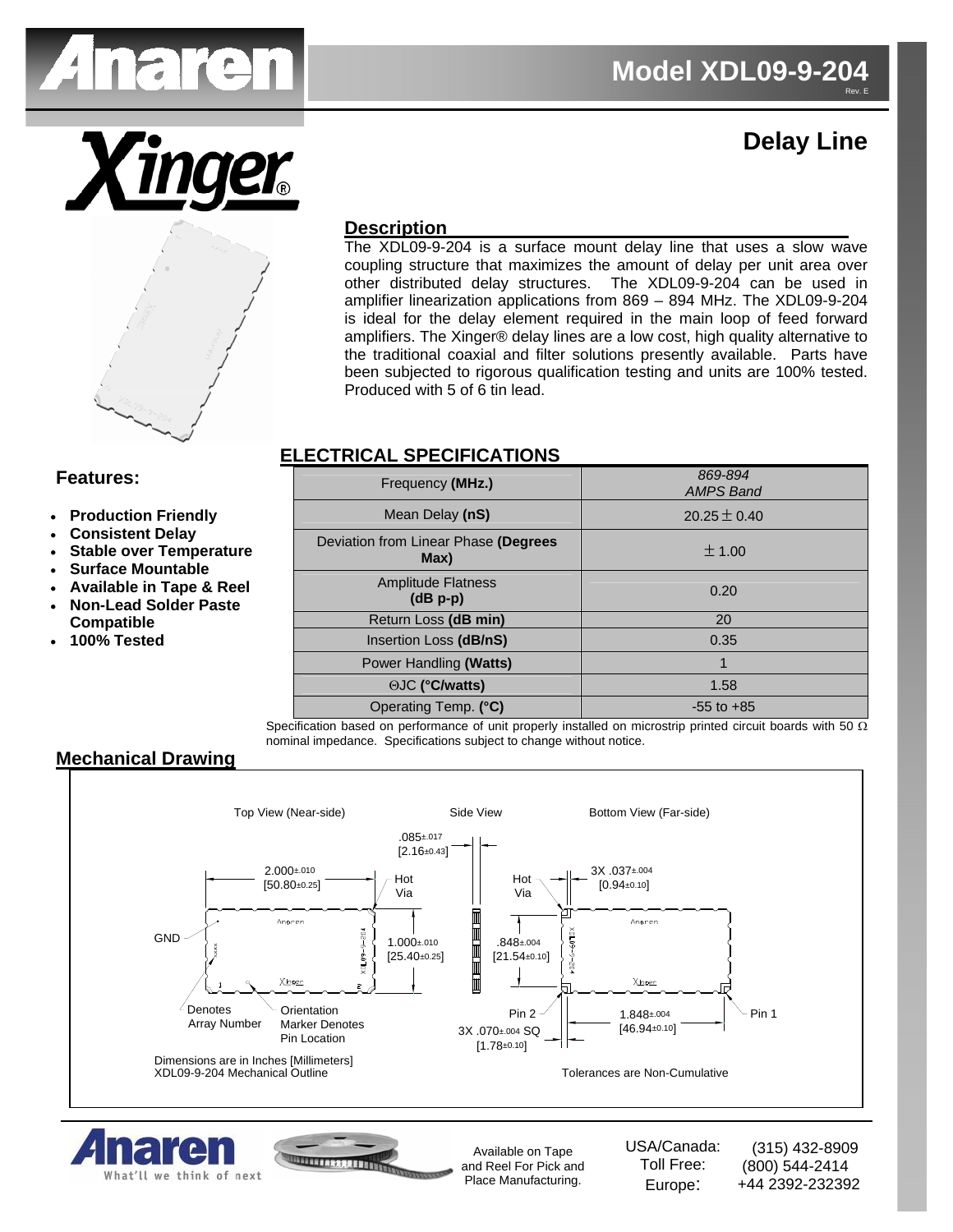



#### **AVERAGE DELAY**

The average delay is defined as the group delay of the input signal through the delay line. The lot-to-lot variation is reflected in the plus/minus tolerance given in specifications.

Refer to Anaren Application Note AAN-232 for further information on Xinger delay lines.

#### **Mounting Guidelines:**



In order for Xinger surface mount delay lines to work optimally, there must be  $50\Omega$  transmission lines leading to and from all of the RF ports. Also, there must be a very good ground plane under the part with a number of plated thru holes to ensure proper electrical performance. If any of these conditions are not satisfied, insertion loss, average delay and VSWR may not meet published specifications.

When a surface mount delay line is mounted to a printed circuit board (PCB), the primary concerns are; insuring the RF pads of the device are in contact with the circuit trace of the PCB and the ground plane of neither the component nor the PCB are in contact with the RF signal. An example of how the PCB footprint could look is shown below. In particular designs, the 50 $\Omega$  lines need to be adjusted to the unique dielectric coefficients and thicknesses as well as varying pick and place equipment tolerances.

XDL09-9-204 Mounting Footprint Dimensions are in Inches [Millimeters]

USA/Canada: Toll Free: Europe:

 (315) 432-8909 (800) 544-2414 +44 2392-232392

Available on Tape and Reel For Pick and Place Manufacturing.